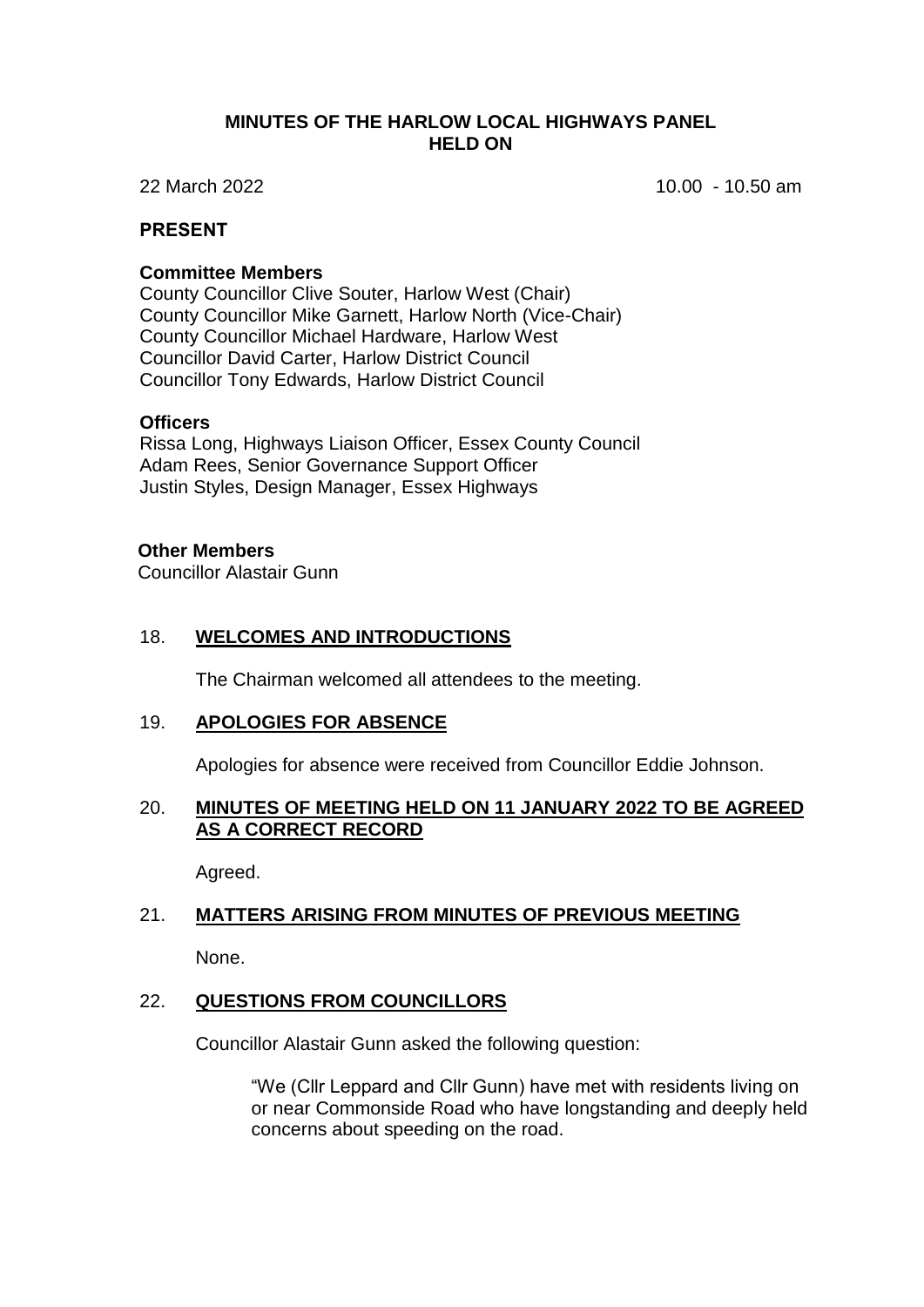Residents wish to see a range of options considered to tackle this problem. These include the introduction of a speed camera, improved markings on the road, and parking restrictions which we appreciate are not a matter for the Panel.

What steps can the Local Highways Panel take or recommend to the Essex County Council Cabinet Member for Highways and Transportation, to ensure that speeding on Commonside Road is at long last addressed?"

In response, Rissa Long, Senior Highways Liaison Officer, said that an action study could be carried out on the road to identify possible traffic calming measures. The study could be considered at the June Highways Panel meeting.

## 23. **REPORT ON FUNDED SCHEMES**

Rissa Long said that delivery on the funded schemes was good. All schemes had been completed apart from the following:

- a) Churchgate Street 20 when lights flash The posts had been installed and were awaiting installation of the signage
- b) Kingsmoor Road Dropped kerbs Scheme is to be progressed in 2022/23
- c) Woodwards dropped crossing Scheme is to be progressed in 2022/23
- d) School Lane, outside Freshwaters School Bollards Scheme is to be progressed in 2022/23.

# 24. **REPORT ON SCHEMES AWAITING FUNDING**

The Panel agreed to fund the following schemes:

- a) Maddox Road Traffic calming amendments £5,500
- b) Maddox Road Layby improvements £5,500
- c) Opposite Bushey Croft, Harlow Parking £97,000
- d) Latton Bush Centre Mini roundabout improvements £37,500
- e) Hare Street Springs Traffic management £67,500
- f) Hare Street junction with Spring Close Dropped crossings £5,500
- g) Helions Road junction with Harberts Road Dropped crossings £5,500
- h) Willowfield junction with Tendring Road Dropped crossings £9,500
- i) Maunds Hatch junction with Maunds Hatch Dropped crossings £5,500
- j) Tendring Road junction with Partidge Road Dropped crossings £5,500
- k) Tawney's Road junction with the Fairways Dropped crossings £6,500